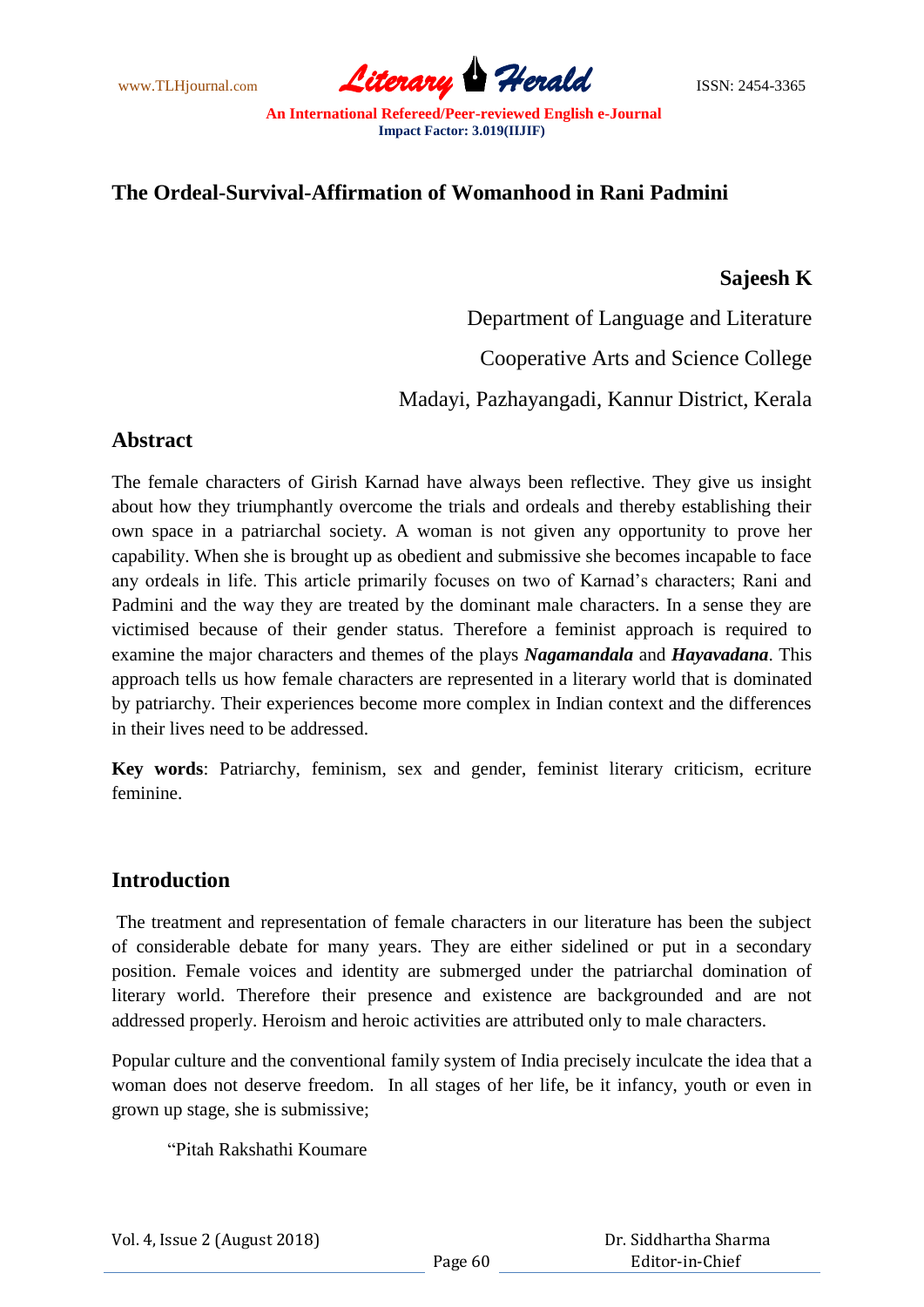

Pati Rakshati Youvane

Puthro Rakshati Vardakye"

Na Sthree Swathanthram arhati "echoes in every Indian society. The boundaries are drawn, specially designed rules and etiquettes are formed, she is asked to behave in a particular manner, dress what family elders instruct and so on. She lives within this system that does not have a voice to be raised. Her likes and dislikes, passions, sexuality are decided by the dominant male group.

When it comes to literary world, the situation is not different. She is a shadow figure. It seems there is certain criteria which womankind should follow. A woman is expected to manifest obedience, chastity, docility, innocence and submissiveness. Unconditional obedience becomes a symbol of female identity through which her innate impulses can easily be submerged. Education, right to have a choice in matters of marriage and sexuality and control over body have long been denied.

All these inequalities, injustices, misrepresentations and mistreatments have often been discussed, yet an ample space is not evolved for the rightful expression of feminine features. Therefore it is clear that discussions are in full swing but none of them suggest solutions of any kind. Many writers and scholars undertake the issues and foreground them. Feminine reading and feminine writing emerge out of this context.

There is a need for re-reading and re-writing the history and literature. This need is not a new one. Even in the past many writers, both male and female, undertook the task that including Mary Woll-stonecraft, Virginia Woolf, Simon de Beauvoir. Their work examines how and in what way women are represented and dealt by the patriarchal literary world. Women and their status are created or more precisely they are a social construct. Simon de Beauvoir rightly observes as, "One is not born, but rather becomes a woman". Patriarchy makes us believe that the subordination of women and their passiveness are 'natural'. Why a woman cannot act, because she is woman. These passive subordinate statuses exist throughout the centuries in the minds of the readers. This mentality did not change up to a point. Their biological features like puberty, menstruation, pregnancy, delivery and motherhood are labelled as their physical defect; as they are unfit to act.

Feminist literary criticism emerges out of this necessity to question all these prejudices, disorientations and mentalities. In the 1980s their focus of attention was changed by drawing upon the findings and approaches of other kinds of criticism such as Marxism, Structuralism and linguistics. As suppressed female experiences were not recorded in history and literature it begins to record them by exploring the nature of the female world and outlook. They undertook the need for constructing a new canon of women"s writing.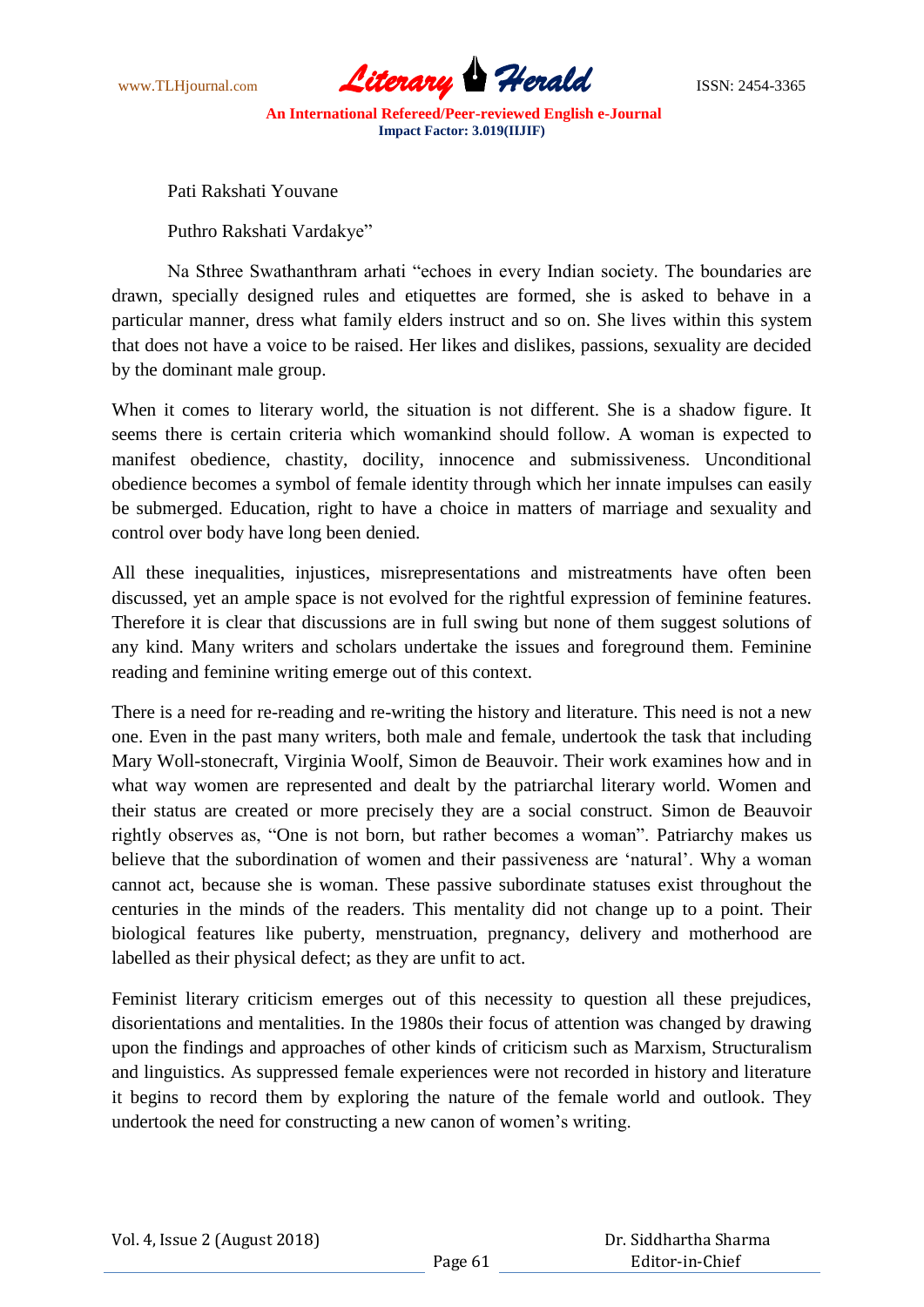www.TLHjournal.com *Literary Herald*ISSN: 2454-3365

Where was she? None of the literary movements give us a satisfying us. Therefore instead of focussing on critical concepts like theme, motif and characterisation a theoretical approach was developed. French feminism is more overtly theoretical in nature. Their concern is more on language, representation and psychology. The prominent figures among them include Julia Kristeva, Helen Cixous and Luce Irigaray. Cixous finds the language is masculine, therefore she has posited the existence of an ecriture feminine, associated with the feminine, and facilitating the free play of meanings. Differences in feminist movement was visible and this differences need to be addressed. They lie in race, culture, language, geography and so on.

In Indian context the differences are in many layers. Along with patriarchy, elitism and linguistic differences casteism is much more prevalent. Discrimination on the basis of caste is a phenomenon that prevents the emancipation of women. In every social problem, women are the direct victims; poverty, malnutrition, polygamy, childhood marriage, low level life span. The problems are more complex and one can easily say that Indian women face multiple discrimination and injustice. One may wonder how discrimination and torturing of women are possible in India where women are treated as goddess according to one"s belief. She is a god who symbolises creation and power, who, in all phases of her life, stands for others by giving love, caring, protection, sharing and service to everyone. Such a goddess is abused violently. Their cries, pains or all harsh and pathetic experiences are also not recorded. In all historical and literary stage she was an absent figure.

Under all types of administration, she is not safe, a shadow figure who is not foregrounded. Many freedom fighters and writers undertook the task of bringing women to the mainstream. In academic and political circles debates held. Girish Karnad is one among the writers who takes over the responsibility of bringing the issues to light.

### **The challenge of Rani to overcome compelling ordeals**

Girish Karnad as a writer treats woman not as a shadow or a secondary figure. He puts his woman characters in the centre. Though patriarchal domination is powerful, he makes us aware of its consequences. How a woman lives in such a society, how her manners and behaviour are formed by mankind is brought to light. This work primarily focuses on two of his powerful characters; Rani and Padmini, who undergo through many trials and ordeals. We know even a goddess figure like Sita was not exempted from ordeal. A woman has to prove her chastity in order to prove that she is not sinned. On the other hand men are always safe who never face any testimony. His glory and heroism lie in how far he violates the norms. Men can be sinned but women can never be and they have to undergo trials even if she is innocent.

Consider Rani"s life under a marriage system by examining her relation with her own husband, whom her parents found for her. The play *Nagamandala* is experimental in many ways. Girish Karnad here makes use the features of epic theatrical effects of Bertolt Brecht. The elements of folklore tradition, Yakshagana, a story within a story can also be seen in the

| Vol. 4, Issue 2 (August 2018) |         | Dr. Siddhartha Sharma |
|-------------------------------|---------|-----------------------|
|                               | Page 62 | Editor-in-Chief       |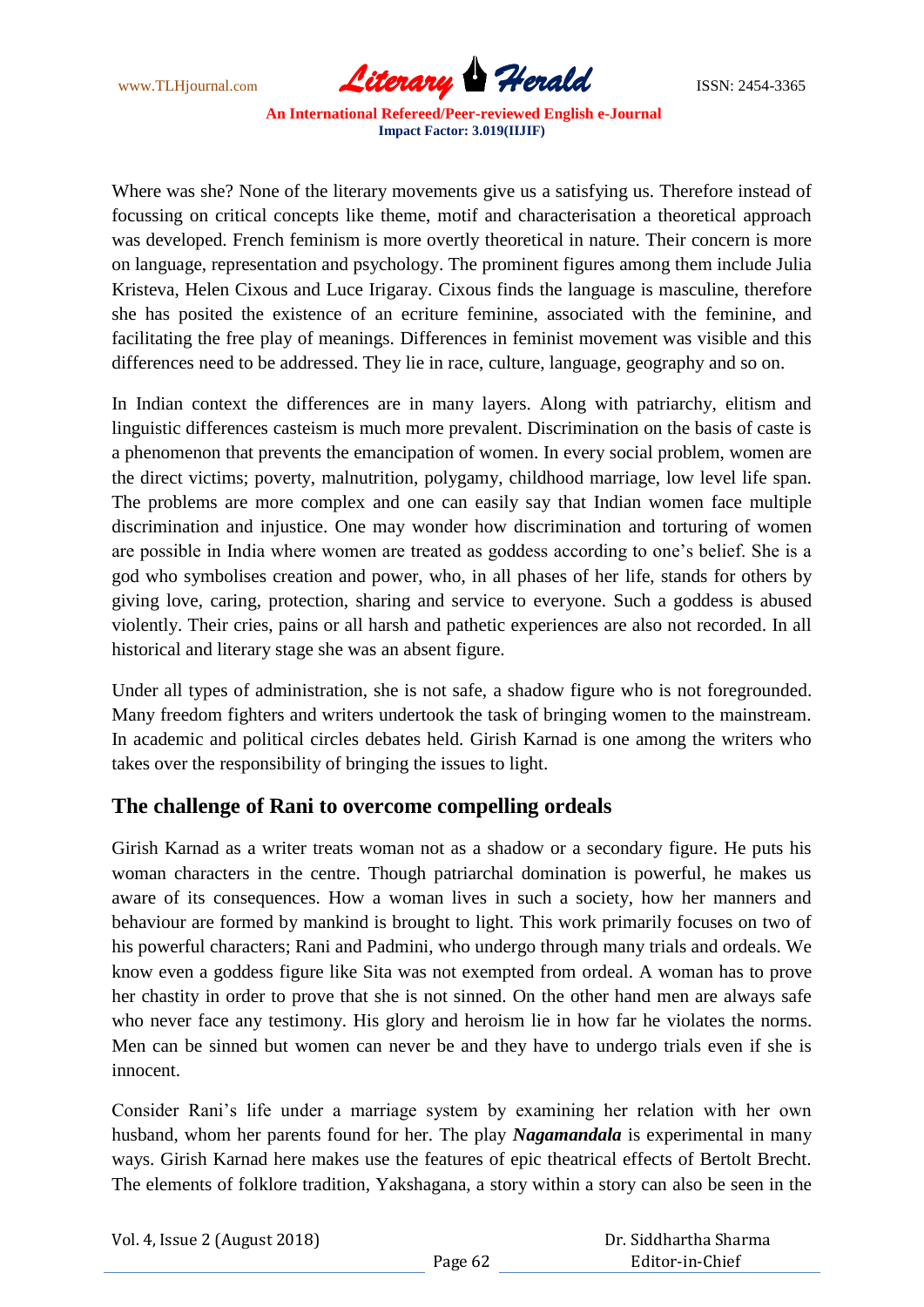www.TLHjournal.com *Literary Herald*ISSN: 2454-3365

play. Karnad further makes an experiment by introducing the technique of multiple endings. The major characters like Rani, Appanna, Kurudawa, Kappanna and Village Elders act when the narrator narrates the story and who is also present on the corner of a stage. The story of Rani is narrated by a character called Story who comes with another character called A Song. Audience is two levels; the first is a group of Flames who listen the story along with a character, who is a playwright and the second group consists of us.

Girish Karnad makes us know that how powerful is story telling. In ancient oral tradition we had a system of telling stories where, when a story is narrating, all members of a family assembled. Such is the power of story. And a story gets its existence when it is retold. In this way a story is passing from one generation to another with adequate changes. In a particular course of time this process came to an end. *Nagamandala* says how an elderly woman suffocates a story by not retelling it. Therefore this story, it is the story of Rani, comes out from the woman and begins to narrate it for the flames and the nameless playwright.

Rani is presented as the protagonist of the play. She is called Rani by her own parents. She was brought up as a pampering child. As in every Indian family Rani is also obedient, submissive and chaste. Now as a young bride she is taken to her newly married husband"s house. He is Appanna. In Kannada language Appanna means any man. He is called so because such men are everywhere who is powerful and dominant figure. He is not questioned by anyone and he is to be obeyed by others, that is, unconditional obedience that he expects from others. Then one can guess how about the life of our Rani under the surveillance of Appanna. She is neglected by him and she cannot enjoy a life which a wife expects from her husband. Appanna is more interested in keeping an affair with a village concubine. Therefore it is clear that he marries not for him but for the sake of the society.

In a society where religious beliefs are deeply rooted superstitions may likely to arise. Kurudawa explains the power of magical roots to Rani. When it is fed to Appanna he is her slave, Kurudawa makes her believe so. By mistaken and out of fear she feeds not Appanna, and the power of the magical roots works out in a Naga, a king cobra, which is residing in an ant-hill near their home. The story gets a new dimension here. According to mythological belief, a cobra can assume any shape it likes. Cobra assumes the shape of Appanna and visits her every night. Two Appannas, one at night and one at day time come to the life of Rani. All shouting and abuses at day time are equally balanced by loving and caring at night.

In Indian family system a woman should not question her man even if she has doubts. So is Rani. Appanna shouts and beats during the day time and Naga in the form of Appanna gives her what she wishes. Every man or every husband has two faces; that is revealing here. Men usually abuse their wives but become soft in night as they need physical pleasure from their wives. Rani is unable to question the duality in her husband. She remains changeless.

Things become more complex when Rani is impregnated. Apppanna accuses her of infidelity. As a result she is publicly abused. In the presence of the Village Elders and a large crowd she

| Vol. 4, Issue 2 (August 2018) |         | Dr. Siddhartha Sharma |  |
|-------------------------------|---------|-----------------------|--|
|                               | Page 63 | Editor-in-Chief       |  |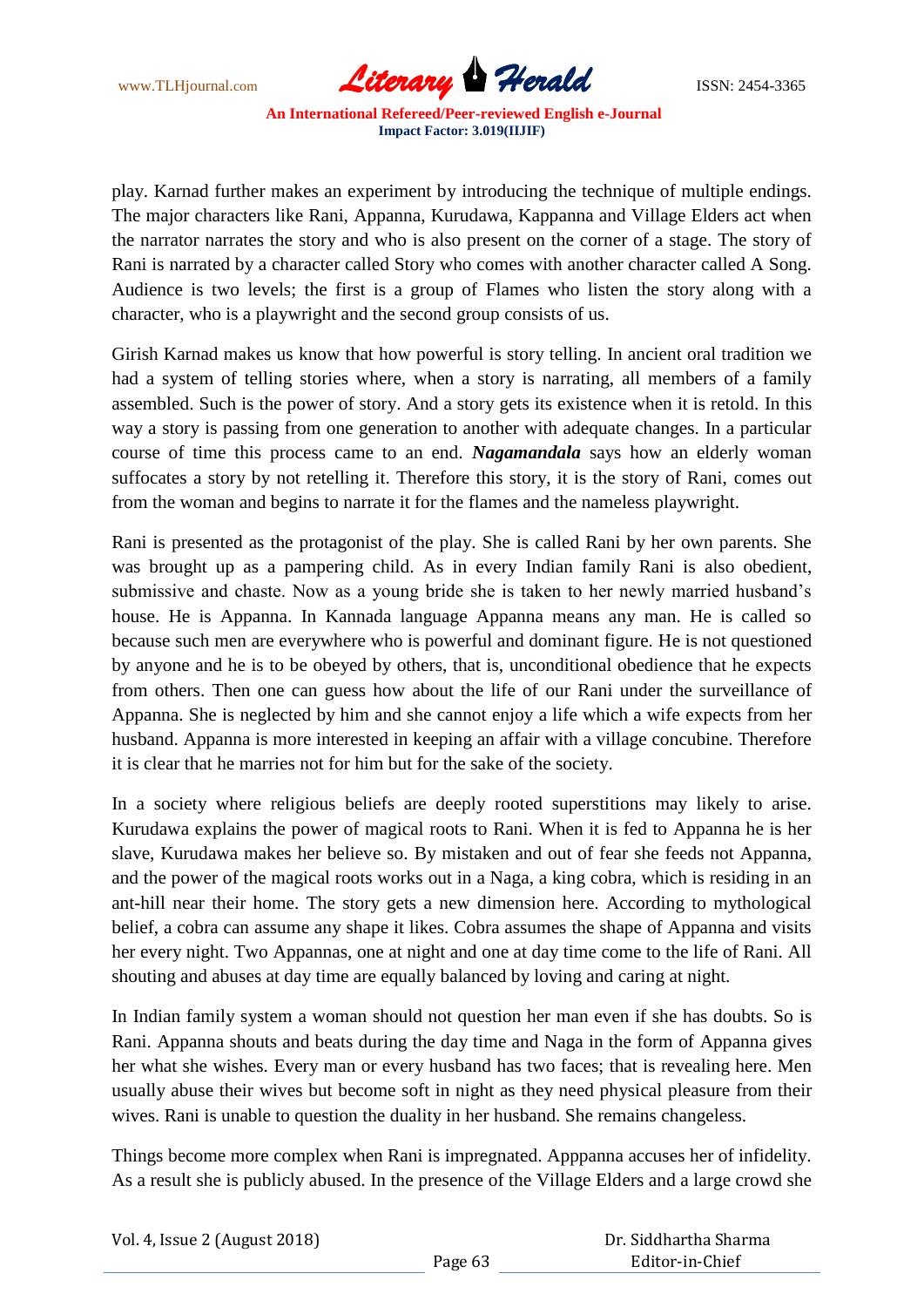www.TLHjournal.com *Literary Herald*ISSN: 2454-3365

is asked to prove her chastity. Snake ordeal as suggested by Naga shows how far womankind mercilessly testifies at a trial. Fire ordeal and snake ordeal, the worst form of trials, it seems, are designed only for womankind. In mythology or in history no man ever faces trial of any kind. Holding a red hot iron is another method of trial. In all means justice is denied to them. Consequently women have to carry a sinned life and it is followed by ostracism.

How gender is a social construct is being reflected in the play. As Simon de Beauvoir observes a woman is made by the social norms and she is given the status of a woman, thereby she is categorised as "Other". Womanisation is a process in which womanhood is constructed and is made natural.

Certain strange things may influence the gullible people and they may have superstitious dimension. The victimised Rani later treated as a goddess because of a miracle. This divine status is given to her by the Village Elders and the gullible crowd. They seek blessings from the divine Rani, who earlier came to witness the damnation of her. Thus from a sinned life Rani is saved.

## **The survival of Padmini**

Padmini is unconventional on the other hand. Karnad presents her as a bold character who could demand what she wants what Rani lacks. When ordeals were imposed upon Rani, the ignorance of the crowd and superstitious beliefs help her to survive. Padmini doesn"t face any ordeals. Her survival and self assertion rather show how powerful Padmini is. Her sexuality is decided by herself.

Though the play *Hayavadana* is written in 1971, it is based on Thomas Mann"s 1940 novella *The Transposed Heads.* Therefore *Hayavadana* further explores a situation; is head more superior to body? Padmini goes deep into it and finds happiness in both head and body. While she enjoys life with the intelligent Devadatta, she has an eye on the masculinity of Kapila. How satisfies herslf constitutes the rest of the part.

The play centres around three characters; Padmini, Devadatta and Kapila. The thematic level of the conflict between the head and the body is largely depends upon their complex relationship. While the head controls the movements of the bodily actions, certain impulses and instincts need to be satisfied irrespective of the control of the head. Padmini obeys her head for marrying Devadatta, but soon develops a physical desire for Kapila.

The tension between the two male characters over Padmini exists in the beginning. It becomes complicated when Devadatta and Kapila switch bodies. Who has control over Padmini creates a dispute. Is the man with the head of Devadatta and the body of Kapila, or the man with the head of Kapia and the body of Devadatta? While the two involve in the dispute over Padmini, her desire goes for the man who has the head of Devadatta and the body of Kapila. Her two desires are satisfied in this way. Though this desire is widely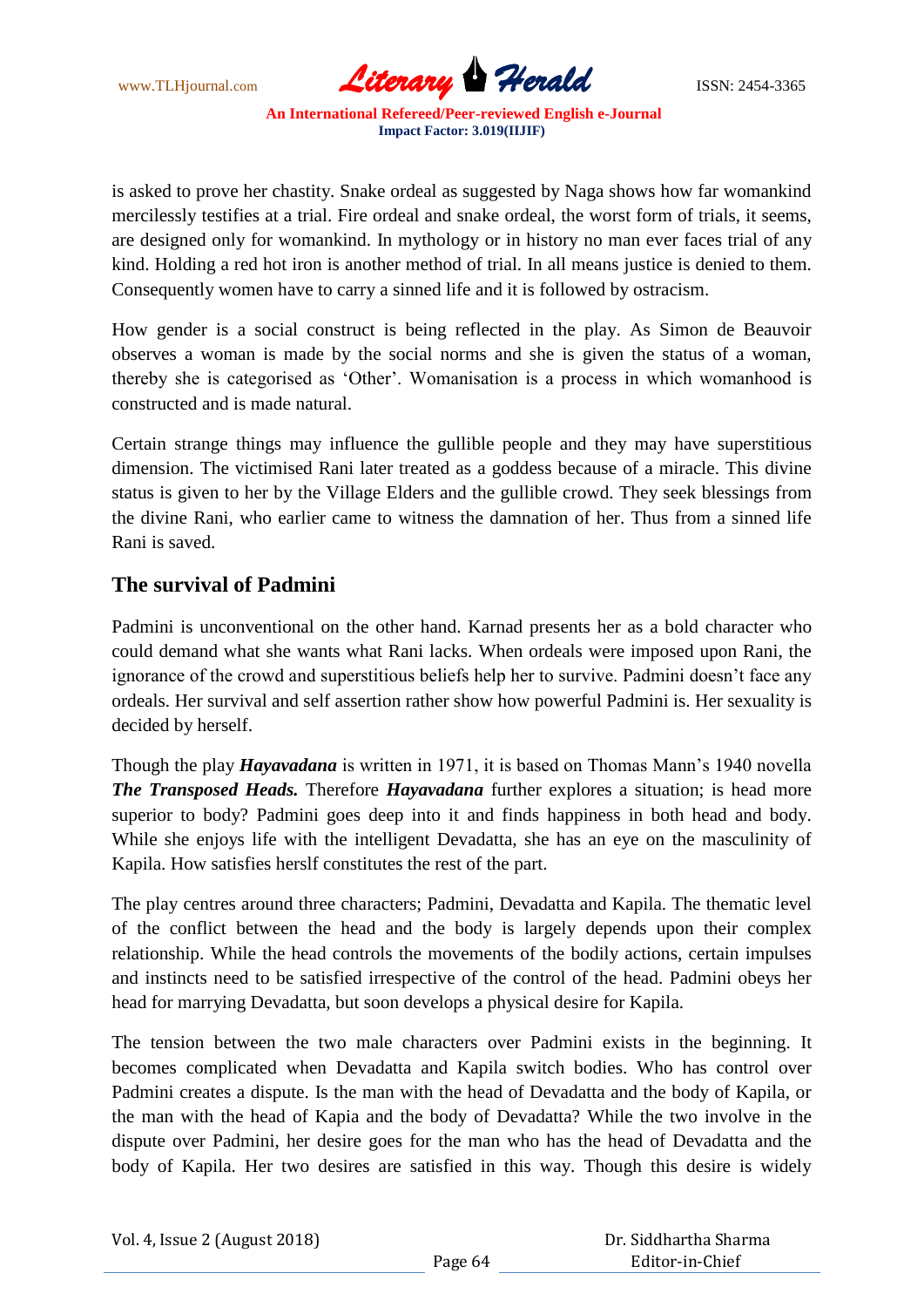

discussed in the feminist circles, Padmini deserves all our respect because there is a quest for perfection in her.

The restrictions impose upon Rani is largely because of her helplessness, whereas Padmini is unconventional. She is very beautiful. Devadatta is much attracted to her at the very first sight. But their relationship after the marriage gets loose. Her desire cannot be blamed on the ground that it is fulfilled in the temple of Kali. What she wishes is granted. But when Devadatta begins to lose his physical strength, the one that once Kapila owned, she goes to the latter in the jungle. This impulse can also be justified thematically as the quest for perfection.

The two once again fight over Padmini and die without any concerns. But Padmini is the one who needs to face life. Unable to fulfil the quest for perfection she asks Bhagavata, the narrator, to take care of the child. Here too she equally balances the claim of the child by giving it first to the hunters of the forest, who are related to Kapila and then to the father of Devadatta. She then declares to undergo Sati, as it is a social demand.

Padmini is the only character who is left incomplete in the play. The quest for perfection is fulfilled by the characters except Padmini. Both Devadatta and Kapila forgive each other before they die and they share no concern over Padmini, who, on the other hand, attains salvation by performing Sati.

### **Conclusion**

The two characters are the symbol of survival. Rani survives herself by performing the snake ordeal and Padmini by following her own logic and impulses. Satisfying herself is more important to Padmini and she boldly faces the consequences. Ordeals and trials are part of our life, but the point is that how far we are prepared ourselves to face them. Many unwritten laws are also framed along with all these and the women are the direct victims of all these because she is made unprepared. Her existence largely rests on how she is able to survive them and this survival stage is the hardest phase in the life. While majority fell off in the process, only a few survived.

Affirmation or assertion of womanhood passes through many stages. She is victimised. Both Rani and Padmini display the courage to assert their selfhood by surviving and challenging the obstacles. Patriarchy makes a woman obedient and submissive, thereby making her inefficient and incapable to meet the challenges of the life. One should meet many unseen challenges, but the conventional man made systems like family, society and marriage make the womankind incompetent by not creating opportunities to meet those challenges. Rani exemplifies this situation and Padmini faces it without thinking the consequences.